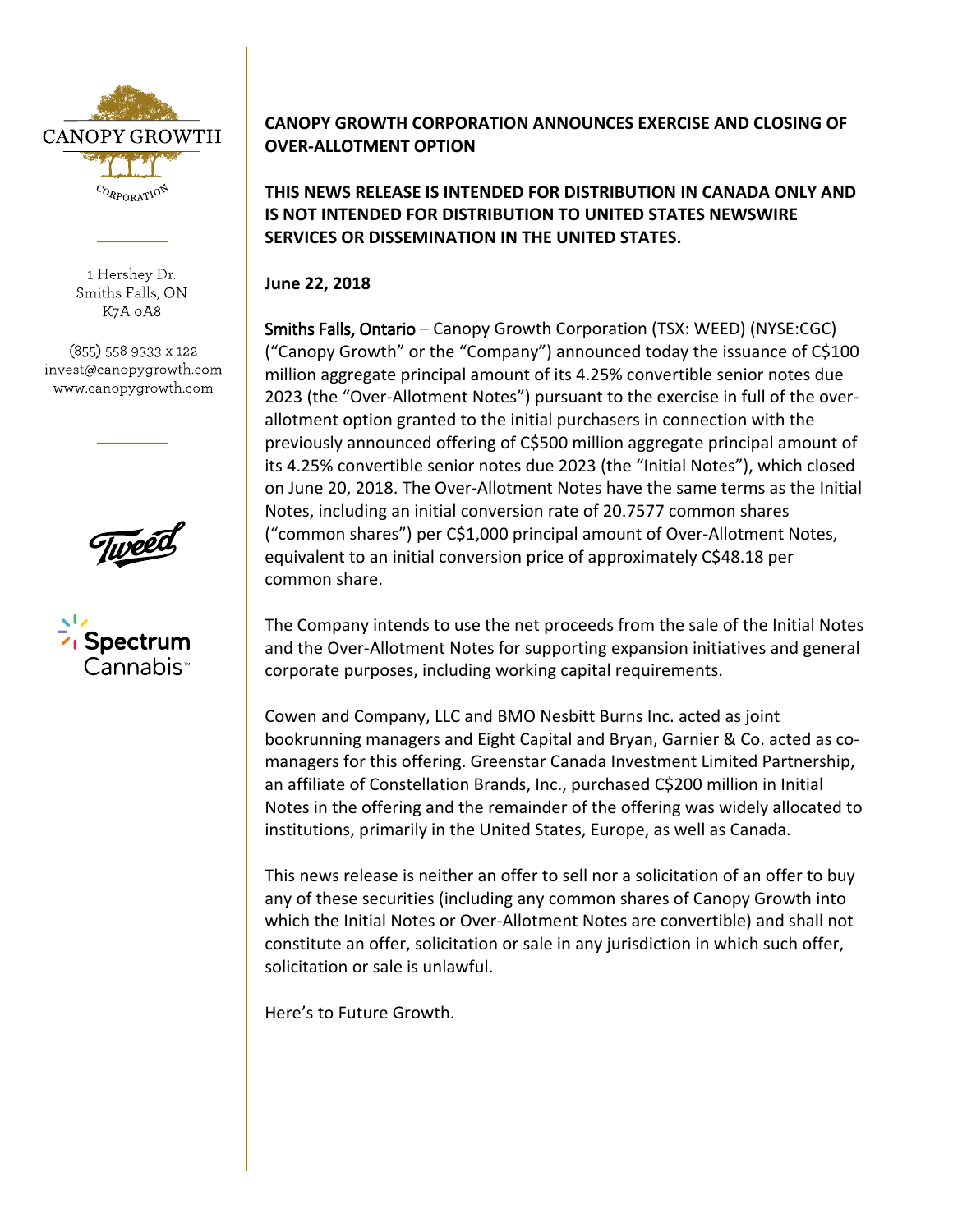## **Contact:**

Caitlin O'Hara Media Relations Caitlin.ohara@canopygrowth.com 613-291-3239

Investor Relations Tyler Burns Tyler.burns@canopygrowth.com 855-558-9333 ex 122

Director Bruce Linton tmx@tweed.com

## **About Canopy Growth Corporation**

Canopy Growth is a world-leading diversified cannabis and hemp company, offering distinct brands and curated cannabis varieties in dried, oil and Softgel capsule forms. From product and process innovation to market execution, Canopy Growth is driven by a passion for leadership and a commitment to building a world-class cannabis company one product, site and country at a time.

Canopy Growth has established partnerships with leading sector names including cannabis icon Snoop Dogg, breeding legends DNA Genetics and Green House seeds, and Fortune 500 alcohol leader Constellation Brands, to name but a few. Canopy Growth operates ten cannabis production sites with over 2.4 million square feet of production capacity, including over 500,000 square feet of GMP-certified production space. The Company has operations in eight countries across five continents. The Company is proudly dedicated to educating healthcare practitioners, conducting robust clinical research, and furthering the public's understanding of cannabis, and through its partly owned subsidiary, Canopy Health Innovations, has devoted millions of dollars toward cutting edge, commercializable research and IP development. Through partly owned subsidiary Canopy Rivers Corporation, the Company is providing resources and investment to new market entrants and building a portfolio of stable investments in the sector. From our historic public listing to our continued international expansion, pride in advancing shareholder value through leadership is engrained in all we do at Canopy Growth. **For more information visit** [www.canopygrowth.com](http://www.canopygrowth.com/)

## **Notice Regarding Forward Looking Statements**

This news release contains "forward-looking statements" within the meaning of the United States Private Securities Litigation Reform Act of 1995 and "forward-looking information" within the meaning of applicable Canadian securities legislation. Often, but not always, forward-looking statements and information can be identified by the use of words such as "plans", "expects" or "does not expect", "is expected", "estimates", "intends", "anticipates" or "does not anticipate", or "believes", or variations of such words and phrases or state that certain actions, events or results